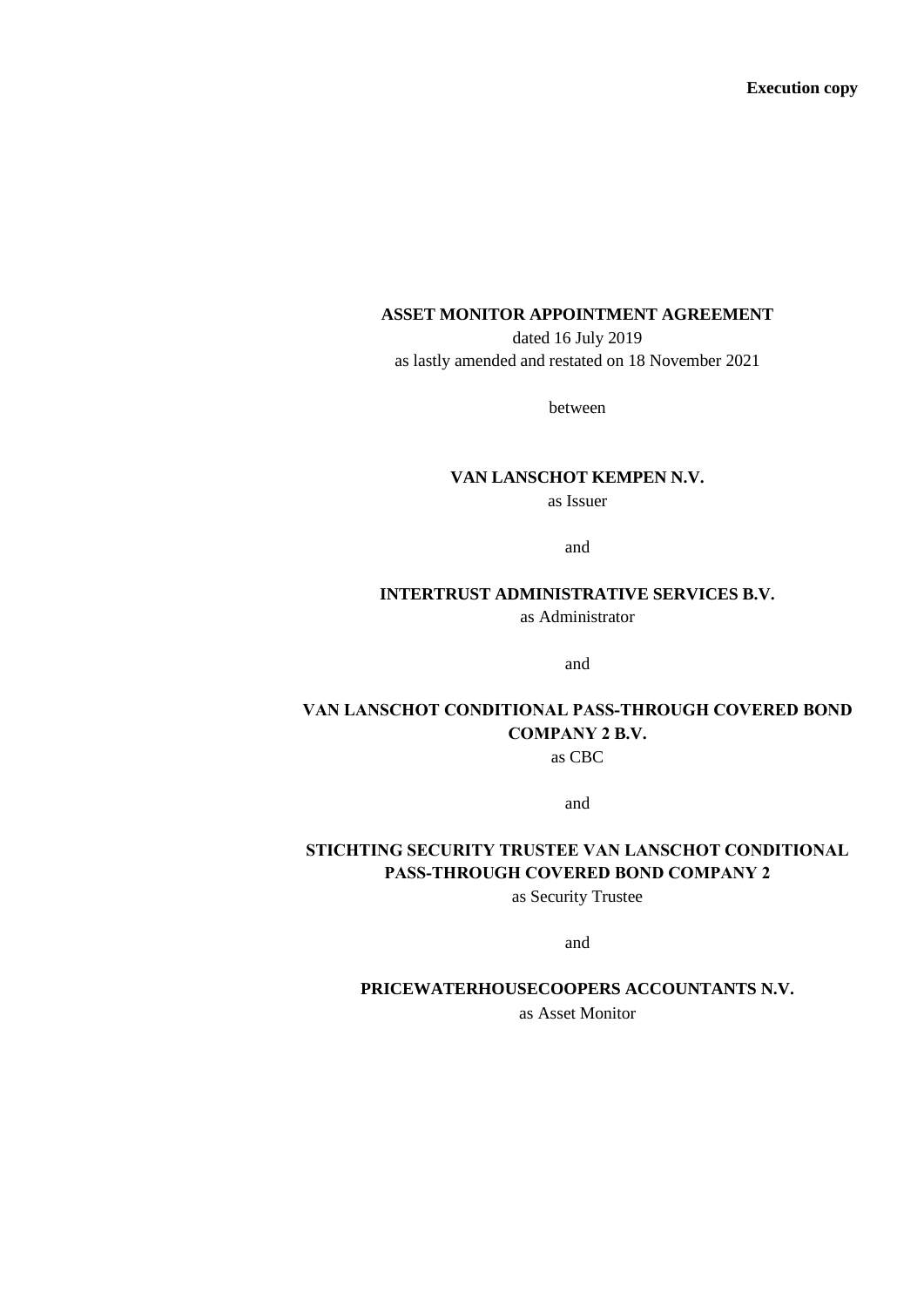# **TABLE OF CONTENTS**

## **CLAUSE PAGE**

| $\mathbf{1}$ .                  |                                                      |
|---------------------------------|------------------------------------------------------|
| 2.                              |                                                      |
| 3.                              |                                                      |
| 4.                              | PROVISION OF INFORMATION TO THE ASSET MONITOR 10     |
| 5.                              |                                                      |
| 6.                              |                                                      |
| $7_{\scriptscriptstyle{\star}}$ |                                                      |
| 8.                              | PROVISION OF INFORMATION TO THE SECURITY TRUSTEE  14 |
| 9.                              |                                                      |
|                                 |                                                      |
|                                 |                                                      |
|                                 |                                                      |

**ANNEX:** GENERAL TERMS AND CONDITIONS OF ASSET MONITOR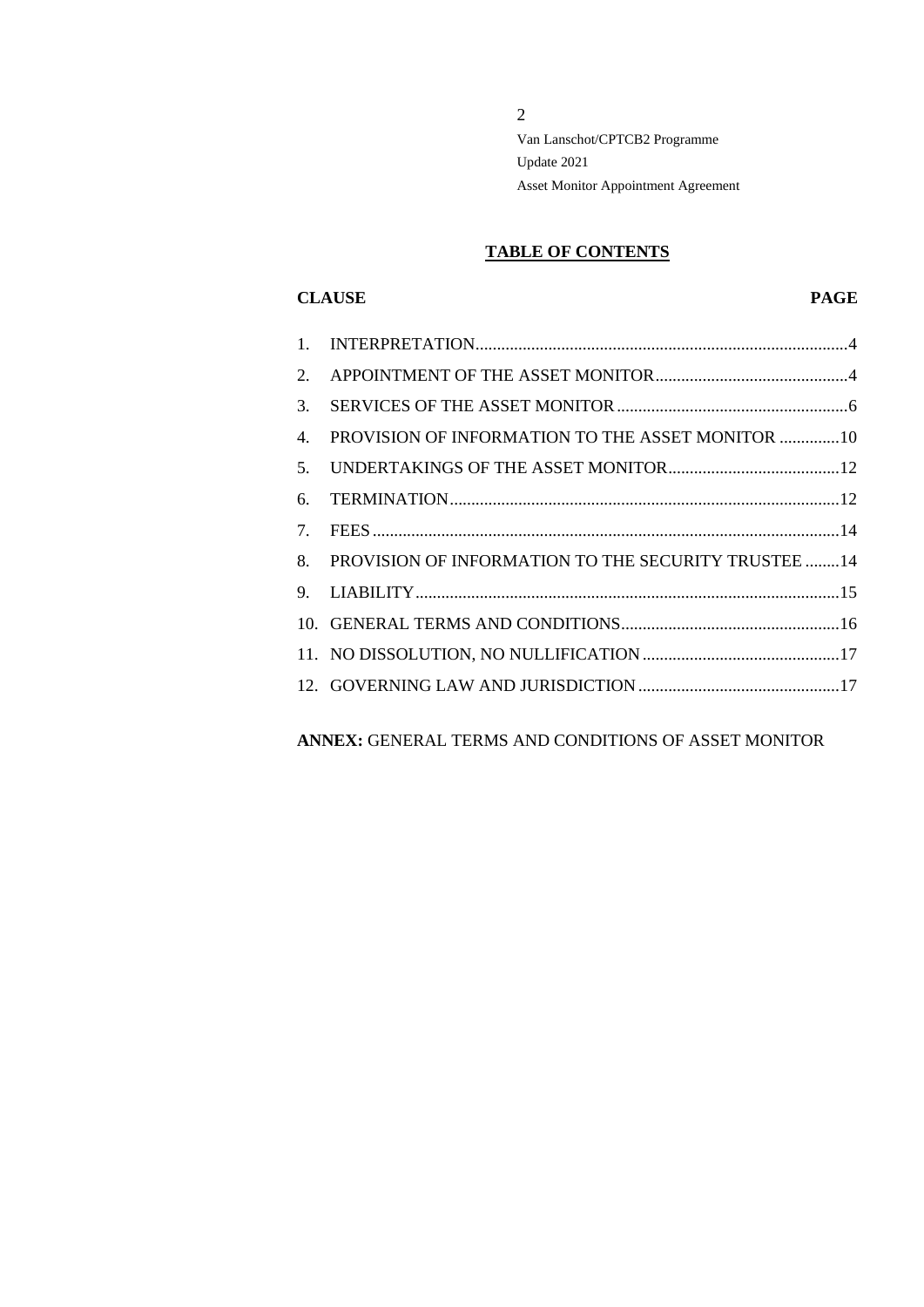**THIS ASSET MONITOR APPOINTMENT AGREEMENT** is dated 16 July 2019 as lastly amended and restated on 18 November 2021 and made between:

- 1. **VAN LANSCHOT KEMPEN N.V.** (previously named Van Lanschot Kempen Wealth Management N.V.), a public limited liability company (*naamloze vennootschap*) organised under the laws of the Netherlands, and established in 's-Hertogenbosch, the Netherlands;
- 2. **INTERTRUST ADMINISTRATIVE SERVICES B.V.,** a private company with limited liability (*besloten vennootschap met beperkte aansprakelijkheid*) organised under the laws of the Netherlands, and established in Amsterdam, the Netherlands;
- 3. **VAN LANSCHOT CONDITIONAL PASS-THROUGH COVERED BOND COMPANY 2 B.V.**, a private company with limited liability (*besloten vennootschap met beperkte aansprakelijkheid*) organised under the laws of the Netherlands, and established in Amsterdam, the Netherlands;
- 4. **STICHTING SECURITY TRUSTEE VAN LANSCHOT CONDI-TIONAL PASS-THROUGH COVERED BOND COMPANY 2**, a foundation (*stichting*) established under the laws of the Netherlands, with its registered office in Amsterdam, the Netherlands; and
- 5. **PRICEWATERHOUSECOOPERS ACCOUNTANTS N.V.**, a public limited liability company (*naamloze vennootschap*) organised under the laws of the Netherlands, and established in Amsterdam, the Netherlands.

#### **WHEREAS:**

- (A) The Issuer has set up the Programme separate from the covered bond programme set up on 2 March 2015.
- (B) In connection with the Programme, the CBC (or the Administrator on its behalf) has agreed to perform certain calculations in relation to the Asset Cover Test, the Amortisation Test and the Liquidity Reserve Test pursuant to the terms of the Administration Agreement, the Asset Monitoring Agreement and this Agreement.
- (C) The Asset Monitor will be appointed to carry out various testing and notification duties in relation to such calculations subject to and in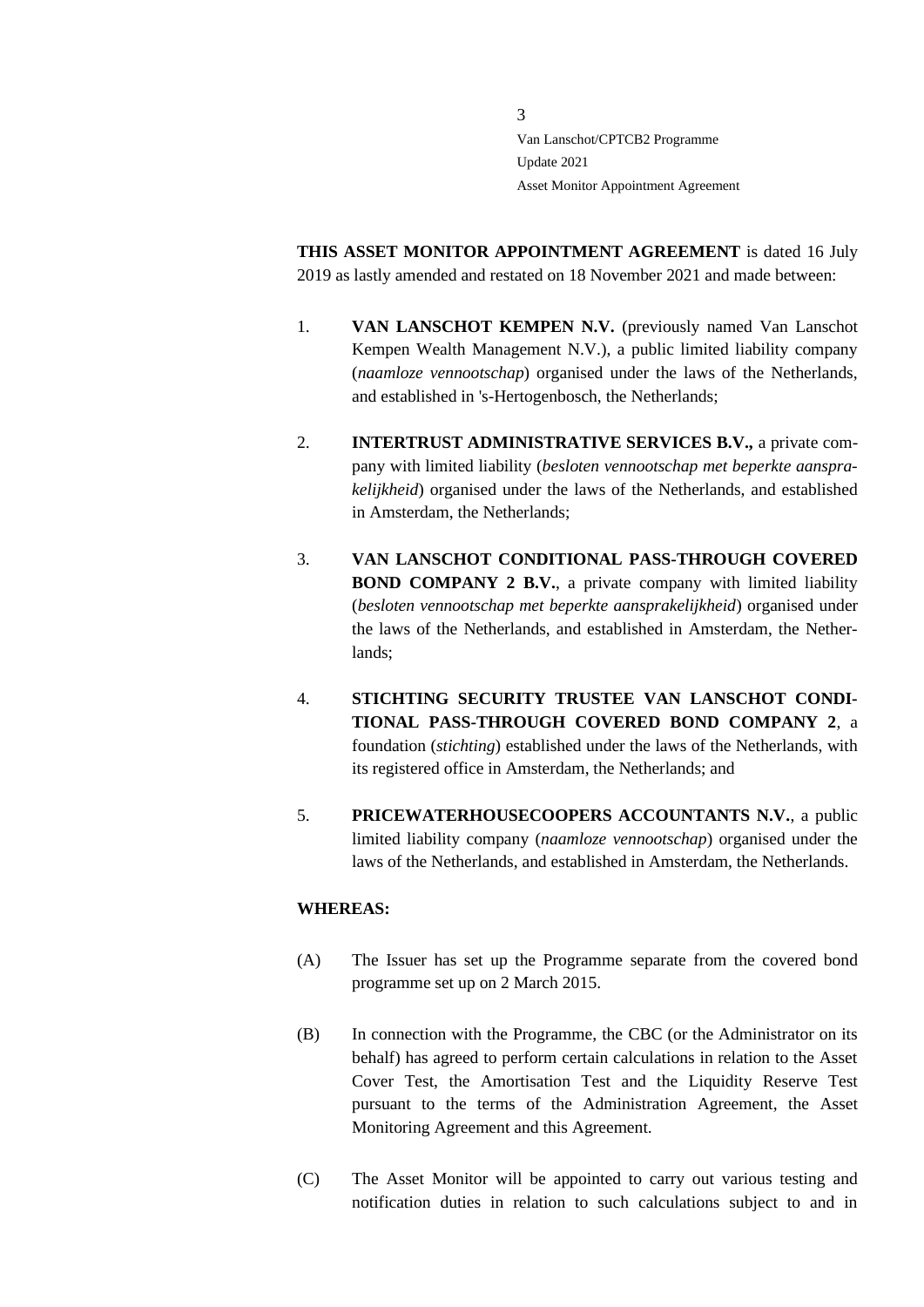accordance with the terms of this Agreement.

#### **IT IS AGREED** as follows:

#### <span id="page-3-0"></span>**1. INTERPRETATION**

- 1.1 In this Agreement (including its recitals), except so far as the context otherwise requires, words, expressions and capitalised terms used herein and not otherwise defined or construed herein shall have the same meanings as defined or construed in the master definitions agreement dated the date hereof between, amongst others, the parties to this Agreement as the same may be amended, restated, supplemented or otherwise modified from time to time (the "**Master Definitions Agreement**"). The rules of usage and of interpretation as set forth in the Master Definitions Agreement and all other agreements and understandings between the parties hereto contained therein shall apply to this Agreement, unless otherwise provided herein.
- 1.2 The expression "**Agreement**" shall herein mean this Asset Monitor Appointment Agreement including the Annex hereto.
- 1.3 This Agreement expresses and describes Dutch legal concepts in English and not in their original Dutch terms. Consequently, this Agreement is concluded on the express condition that all words, terms and expressions used herein shall be construed and interpreted in accordance with the laws of the Netherlands.

#### <span id="page-3-1"></span>**2. APPOINTMENT OF THE ASSET MONITOR**

2.1 The CBC hereby instructs (*verleent opdracht aan*) the Asset Monitor to provide the services set out in Clause 3 of this Agreement and to comply with any reasonable directions which the CBC or the Security Trustee may from time to time give in connection therewith, provided that such directions are not contrary to the professional rules and regulations and codes of conduct applicable to the Asset Monitor, which instruction the Asset Monitor hereby accepts, and to which instruction the Security Trustee hereby consents, all subject to and in accordance with the terms of this Agreement, provided that in case of a conflict between directions from the CBC and the Security Trustee, the directions of the Security Trustee shall prevail.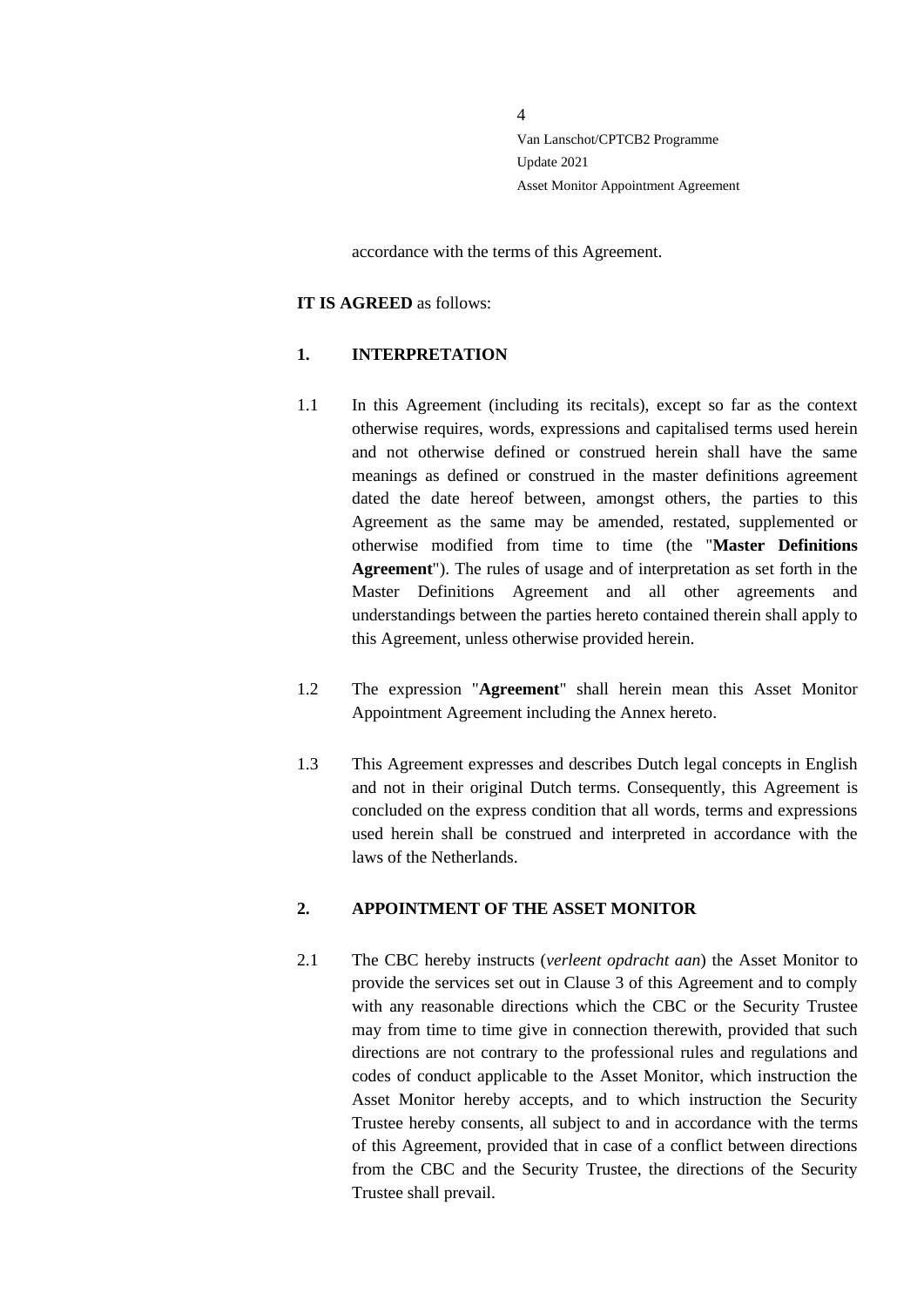- 2.2 The scope of the services set out in Clause 3 has been determined by the Issuer, the Administrator, the Security Trustee and the CBC in their sole and absolute discretion, and the Asset Monitor assumes no responsibility for the adequacy of these procedures in meeting the objectives of the Issuer, the Administrator, the Security Trustee and the CBC or in meeting any other requirements contemplated by the Programme.
- 2.3 If the Asset Monitor requires clarification or interpretation of the Asset Cover Test, the Amortisation Test or the Liquidity Reserve Test, the Asset Monitor may seek such clarification or interpretation from the Administrator, who shall respond in writing within five (5) Business Days of receipt of a written request for clarification from the Asset Monitor.
- 2.4 The Asset Monitor shall act as a prudent assignee (*goed opdrachtnemer*) in relation to the services to be provided pursuant to this Agreement and shall conduct its services under this Agreement in accordance with the standards for agreed-upon procedures (International Standard on Related Services 4400) and will not carry out any work by way of audit, review or verification of the financial information, accounting records or other sources from which that information is to be extracted for the purpose of providing its reports, which will be provided solely for use in connection with this Agreement.
- 2.5 Except as envisaged in Clause 2.6, the reports of the Asset Monitor will not be made available to any party other than the ones envisaged in this Agreement, being the Issuer, the Administrator, the Security Trustee and the CBC. The reports of the Asset Monitor will be provided to the Issuer, the Administrator, the Security Trustee and the CBC only for the purpose of their assessment of the matters set out in Clause 3 of this Agreement, and shall not be used for any other purpose. The Asset Monitor shall not have a duty of care to any other party (including the Rating Agencies).
- 2.6 If requested by the Rating Agencies or the Dutch Central Bank, respectively, the reports of the Asset Monitor can be provided to the Rating Agencies or the Dutch Central Bank, respectively, for information purposes or proof of regulatory compliance only.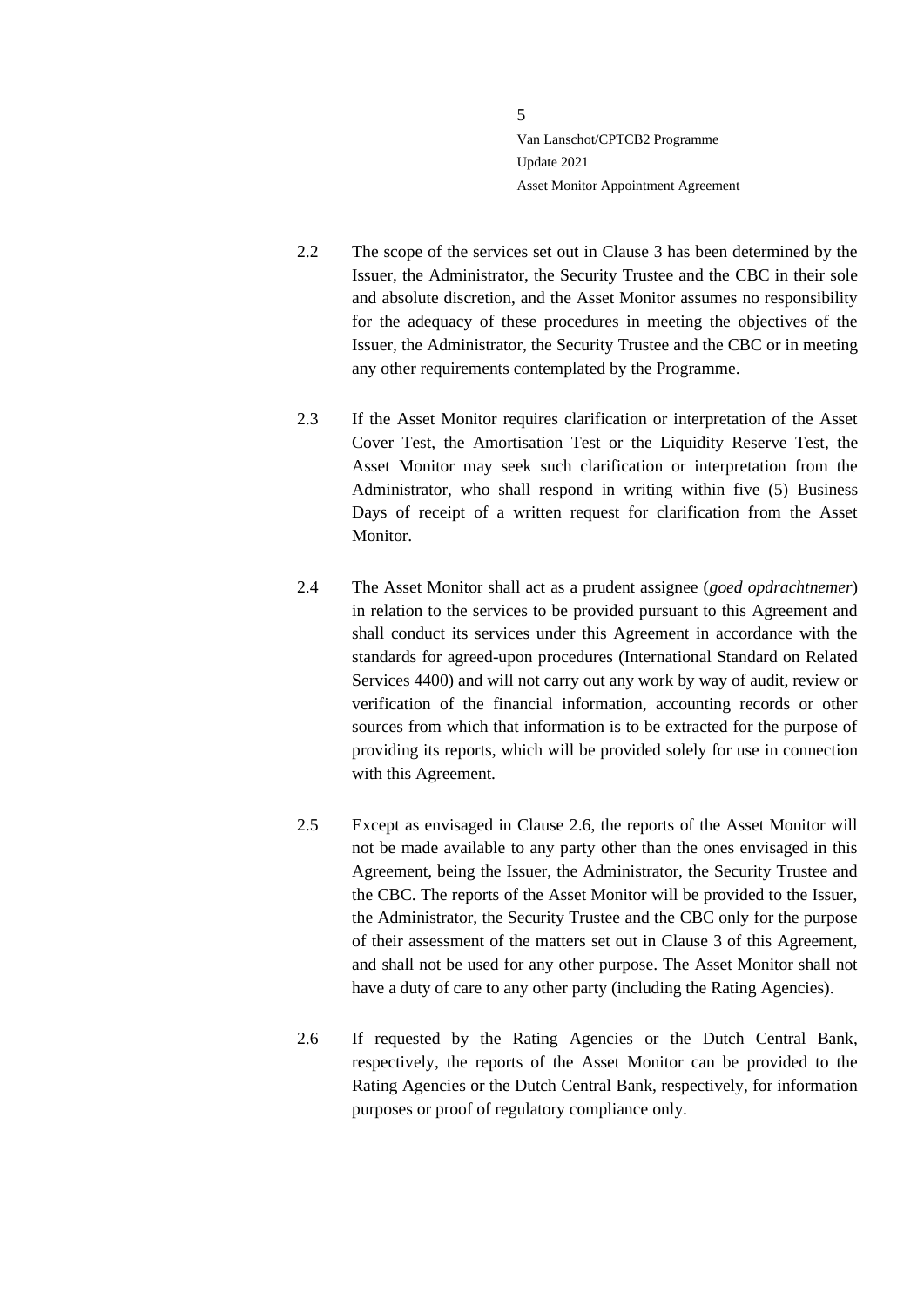#### <span id="page-5-0"></span>**3. SERVICES OF THE ASSET MONITOR**

#### 3.1 **Asset Cover Test**

Subject to Clauses 3.4 and 3.6 and prior to the service of a Notice to Pay, the Asset Monitor shall by no later than ten (10) Business Days following the receipt of the relevant information to be provided to it pursuant to Clause 4, test the arithmetic accuracy of the calculations performed by the CBC (or the Administrator on its behalf) in relation to the Asset Cover Test on the First Issue Date and on each Calculation Date immediately preceding each anniversary of the Programme Date, as applicable, with a view to confirmation of the accuracy or otherwise of such calculations. In this respect, the Asset Monitor shall be provided with figures for the items listed in Clause 4.2 and shall test (a) that A, B, C, Y and Z and the Adjusted Aggregate Asset Amount have been calculated in accordance with **Schedule 2** to the Asset Monitoring Agreement; and (b) whether or not the Adjusted Aggregate Asset Amount is an amount at least equal to the euro equivalent of the aggregate Principal Amount Outstanding of the Covered Bonds; and (c) whether the First Regulatory Current Balance Amount is equal to or greater than 105% of the aggregate Principal Amount Outstanding of the Covered Bonds, or such other percentage as may be required from time to time under the CB Regulations; and (d) whether the Second Regulatory Current Balance Amount is equal to or greater than 100% of the aggregate Principal Amount Outstanding of the Covered Bonds, or such other percentage as may be required from time to time under the CB Regulations. The Asset Monitor is not required to test the arithmetic accuracy of α, β, the Current Balance and the Indexed Valuation for each Mortgage Receivable as well as the accuracy of the Asset Percentage and the LTV Cut-Off Percentage and/or any other parameters used in the Asset Cover Test.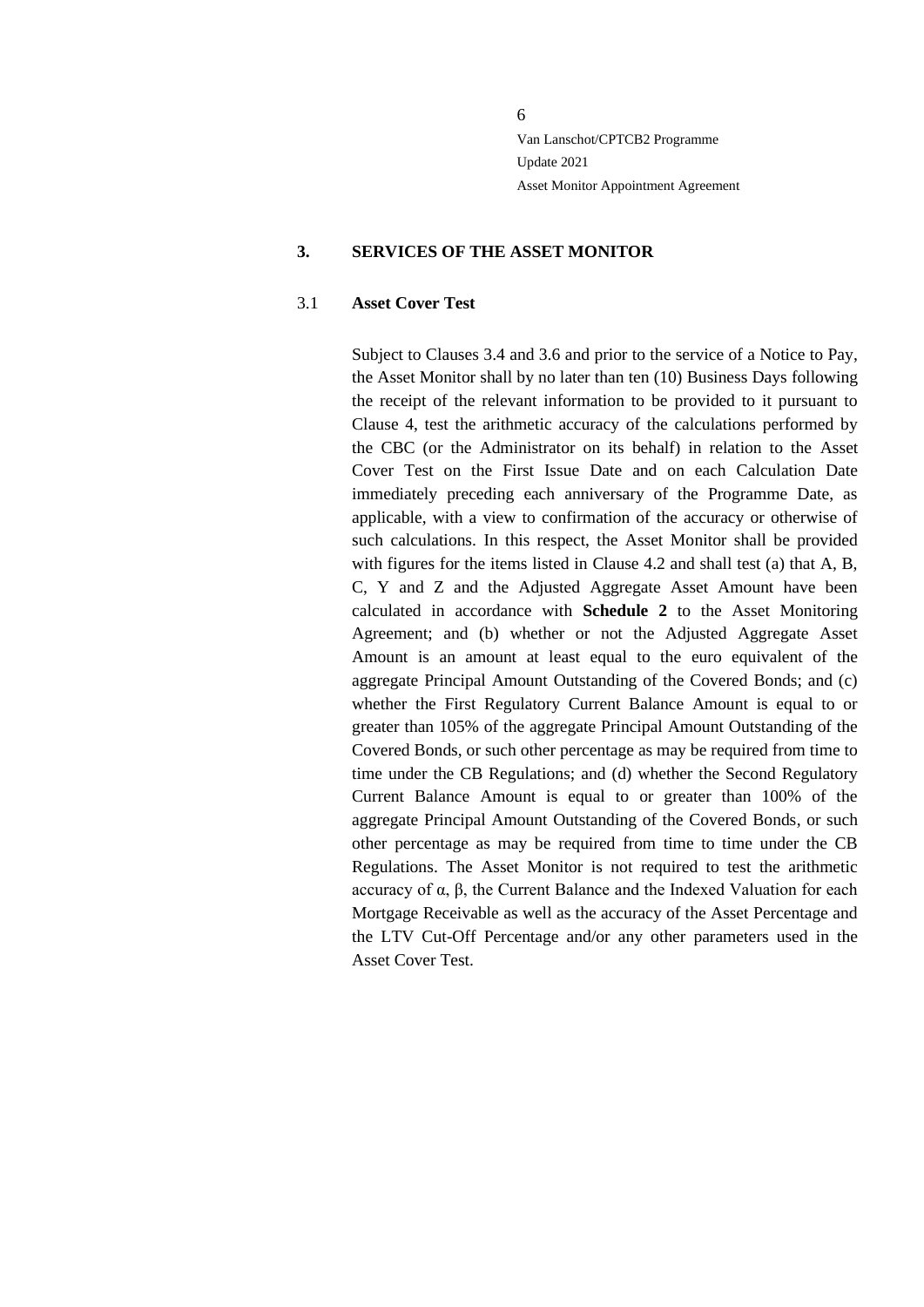#### 3.2 **Amortisation Test**

Subject to Clauses 3.4 and 3.6 and after the service of a Notice to Pay, the Asset Monitor shall by no later than ten (10) Business Days following the receipt of the relevant information to be provided to it pursuant to Clause [4,](#page-9-0) test the arithmetic accuracy of the calculations performed by the CBC (or the Administrator on its behalf) in relation to the Amortisation Test on each Calculation Date, with a view to confirmation of the accuracy or otherwise of such calculations. In this respect, the Asset Monitor shall be provided with figures for the items listed in Clause 4.2 and shall test that (a) A, B, C, Y and Z and the Amortisation Test Aggregate Asset Amount have been calculated in accordance with **Schedule 3** to the Asset Monitoring Agreement; and (b) whether or not the Amortisation Test Aggregate Asset Amount is equal to or greater than the aggregate Principal Amount Outstanding of the Covered Bonds; and (c) whether the First Regulatory Current Balance Amount is equal to or greater than 105% of the aggregate Principal Amount Outstanding of the Covered Bonds, or such other percentage as may be required from time to time under the CB Regulations; and (d) whether the Second Regulatory Current Balance Amount is equal to or greater than 100% of the aggregate Principal Amount Outstanding of the Covered Bonds, or such other percentage as may be required form time to time under the CB Regulations. The Asset Monitor is not required to test the arithmetic accuracy of α, β, the Current Balance, the Indexed Valuation for each Mortgage Receivable nor the accuracy of the Asset Percentage and the LTV Cut-Off Percentage.

#### 3.3 **Liquidity Reserve Test**

On each Calculation Date immediately preceding each anniversary of the Programme Date, the Asset Monitor shall, by no later than ten (10) Business Days following the receipt of the relevant information to be provided to it pursuant to Clause 4, test the arithmetic accuracy of the calculations performed by the Issuer in relation to the liquidity test set out in article 40(g) of the Wft Prudential Rules Decree (*Besluit prudentiele regels Wft*) (the "**Liquidity Reserve Test**") for so long as the Covered Bonds remain outstanding and shall test that  $K + L + M \geq N$ , all in accordance with Schedule 4 to the Asset Monitoring Agreement.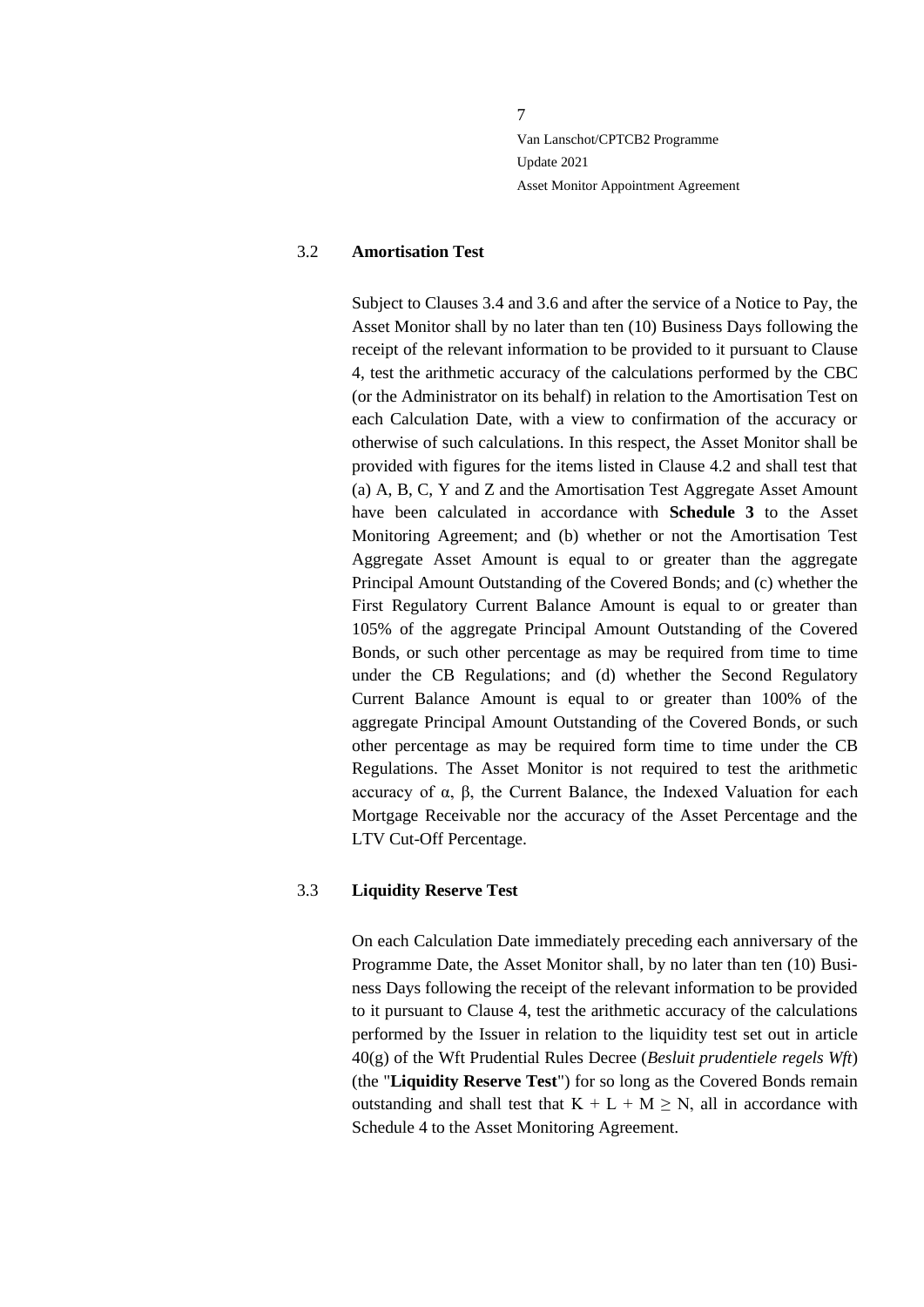#### 3.4 **Actions by Asset Monitor on Breach**

- 3.4.1 If the tests conducted by the Asset Monitor in accordance with Clauses 3.1 or 3.2, as applicable, reveal errors in the relevant calculations such that:
	- (a) the Asset Cover Test had failed on the relevant Calculation Date (where it had been recorded as having been satisfied); or
	- (b) the reported Adjusted Aggregate Asset Amount or the reported Amortisation Test Aggregate Asset Amount, as applicable, was misstated by an amount exceeding 1 per cent. of the Adjusted Aggregate Asset Amount or the Amortisation Test Aggregate Asset Amount, as applicable, (as at the date of the relevant Asset Cover Test or the relevant Amortisation Test) as calculated by the Asset Monitor,

then for each of the four (4) consecutive Calculation Dates thereafter the Asset Monitor shall conduct the tests of the calculations referred to in Clause 3.1 or 3.2, as applicable, by no later than ten (10) Business Days following the receipt of the relevant information to be provided to it pursuant to Clause [4.](#page-9-0)

3.4.2 If the tests conducted by the Asset Monitor in accordance with Clause 3.3 reveal errors in the relevant calculations such that the Liquidity Reserve Test has failed on the relevant Calculation Date, then the Asset Monitor shall promptly notify the CBC, the Administrator, the Security Trustee and the Issuer thereof in accordance with Clause 3.5.

## 3.5 **Asset Monitor Report**

The Asset Monitor shall promptly notify, on a confidential basis, the CBC, the Administrator, the Security Trustee and the Issuer, in writing, and in any event by no later than two (2) Business Days following the testing by it pursuant to this Clause 3 of the results of its tests. If the calculations performed by the CBC (or the Administrator on its behalf) have not been performed correctly, the written notification by the Asset Monitor shall (i) set out the correct calculation of the Asset Cover Test, the Amortisation Test or the Liquidity Reserve Test, as applicable, (ii) indicate whether the Asset Cover Test, the Amortisation Test or the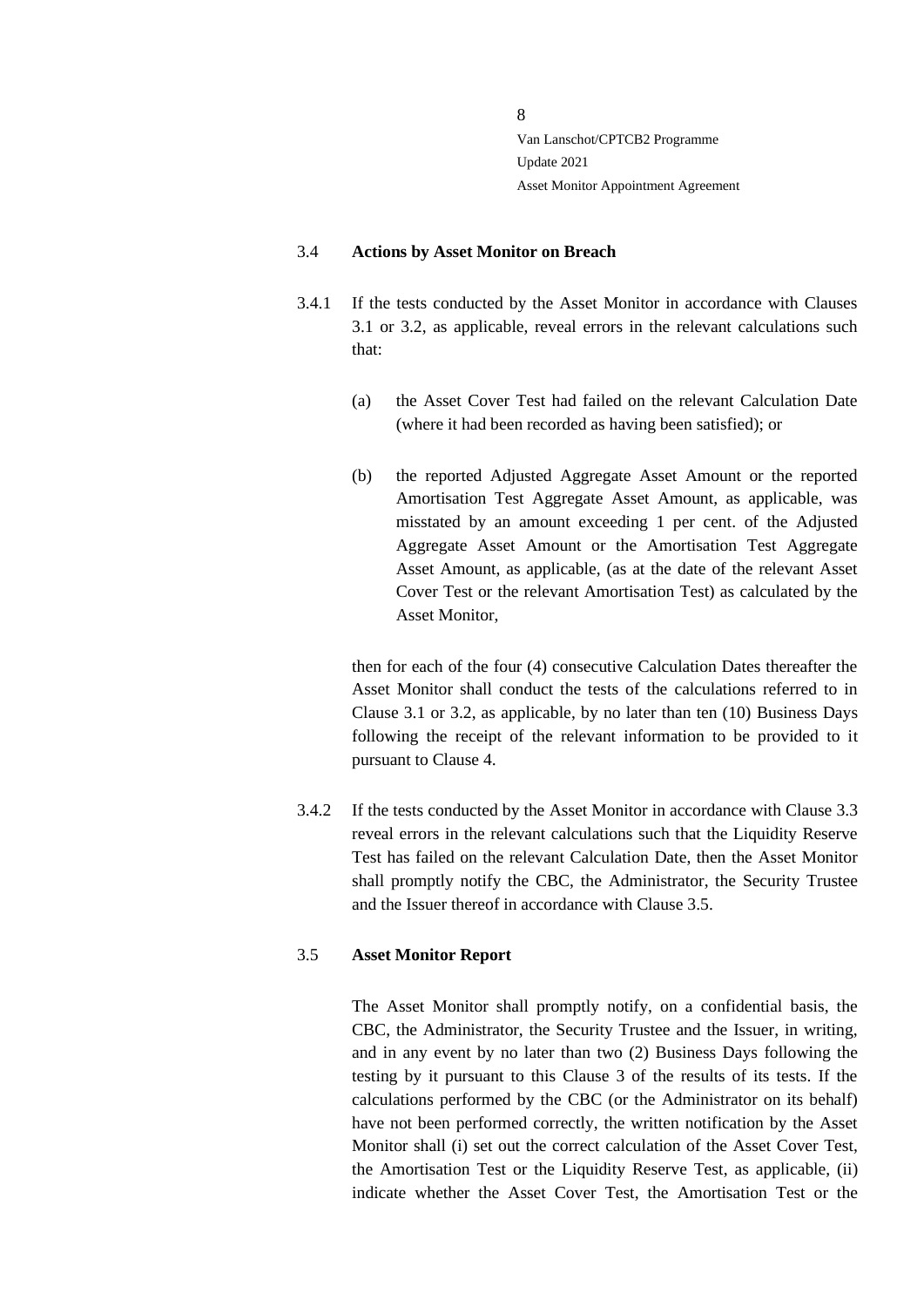Liquidity Reserve Test, as applicable, has been passed or failed and (iii) set out the result of such correct calculation together with the incorrect calculation and the result of such incorrect calculation as carried out by the CBC (or the Administrator on its behalf). The Asset Monitor shall provide such written notification (in relation to the Administrator and the Issuer) for information purposes only and without accepting any duty of care, liability or responsibility whatsoever towards the Administrator or the Issuer and (in relation to the CBC and the Security Trustee) subject to Clause 9 and (article 11 of) the general terms and conditions of the Asset Monitor.

#### 3.6 **Position of Asset Monitor**

Other than in relation to the testing by the Asset Monitor of the arithmetic accuracy of calculations in accordance with the provisions of this Agreement, the Asset Monitor is entitled, in the absence of a Manifest Error, to assume that all information provided to the Asset Monitor in accordance with Clause [4](#page-9-0) is true and correct and is complete and not misleading and is not required to conduct an audit or other similar examination in respect of or otherwise take steps to verify the accuracy or completeness of such information save that the Asset Monitor will be required to advise the Administrator and the CBC if it is not or has not been provided with any of those figures referred to in Clause 4.1, 4.2 or 4.3 (as applicable).

For the purposes of this Clause 3.6 and Clause 3.7 a "**Manifest Error**" means an error that that would be manifest to a party reasonably competent to perform the services contemplated by this Agreement.

#### 3.7 **Action on Manifest Error**

The Asset Monitor shall promptly notify the CBC, the Administrator and the Security Trustee if the information provided to the Asset Monitor in accordance with Clause 4 contains what appears to be a Manifest Error or Manifest Errors. Following such notification, and within three (3) Business Days of receipt of such notification, the CBC (or the Administrator on its behalf) shall provide such further or amended information to the Asset Monitor as is necessary to remedy such Manifest Error or Manifest Errors or shall confirm the accuracy of the information provided in accordance with Clause 4. By no later than five (5) Business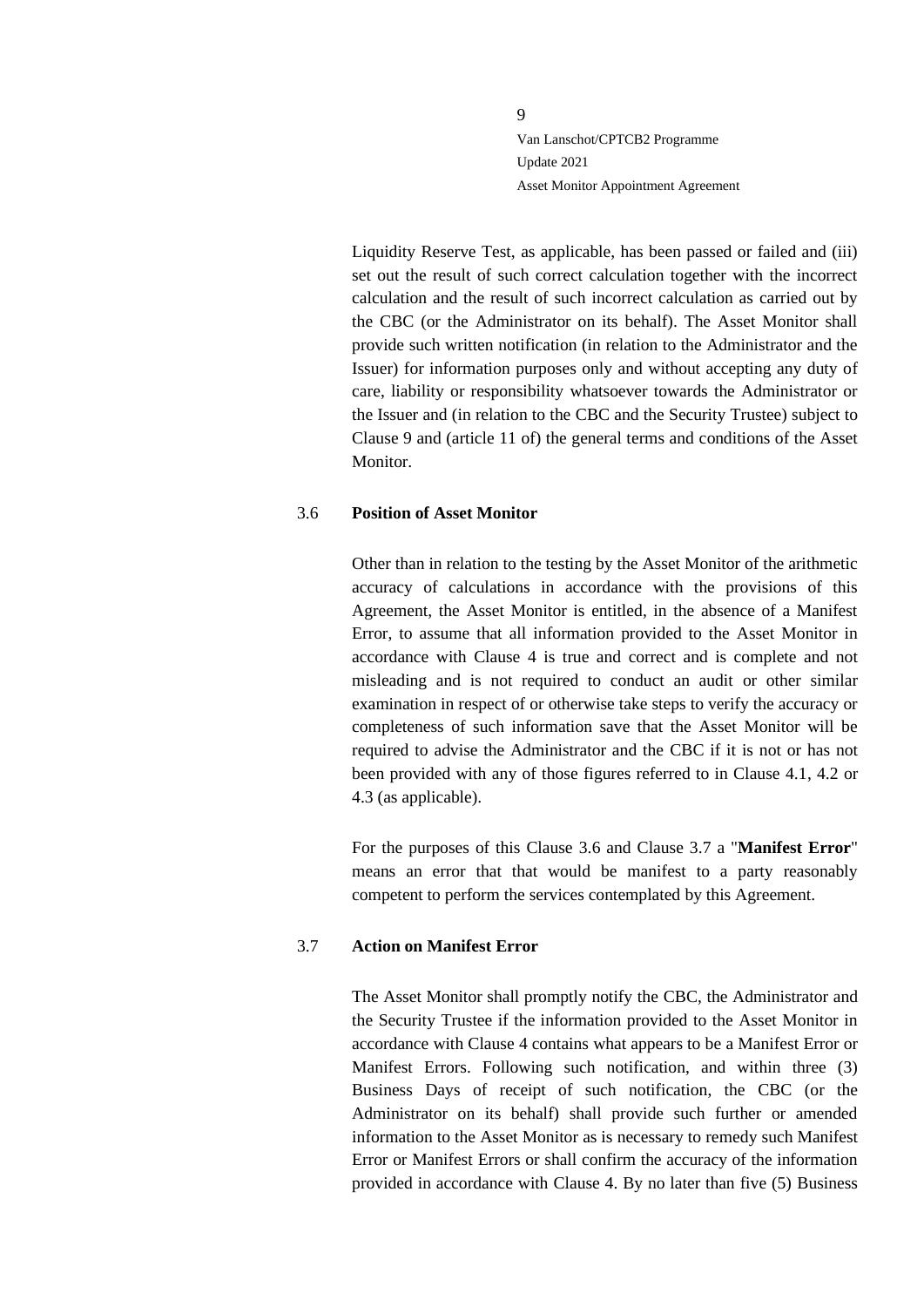Days following the receipt of such further or amended information or confirmation, the Asset Monitor shall test the arithmetic accuracy of the relevant calculations and shall notify the CBC, the Administrator, the Security Trustee and the Issuer of the results of its tests in accordance with Clause 3.5.

#### <span id="page-9-0"></span>**4. PROVISION OF INFORMATION TO THE ASSET MONITOR**

- 4.1 By no later than the First Issue Date or Calculation Date in respect of which the Asset Monitor is obliged to test calculations of the Asset Cover Test, the CBC (or the Administrator on its behalf) shall provide the Asset Monitor with:
	- (a) the figures used for items A, B, C, Y and Z described in **Schedule 2** (Asset Cover Test) to the Asset Monitoring Agreement in its calculation of the Adjusted Aggregate Asset Amount on the relevant Calculation Date;
	- (b) the constituent figures used in the calculations of items A, B, C, Y and Z described in **Schedule 2** (Asset Cover Test) to the Asset Monitoring Agreement in order to test the arithmetical accuracy of the figures used for item A, B, C, Y and Z provided in accordance with Clause 4.1(a); and
	- (c) the aggregate Principal Amount Outstanding of the Covered Bonds on the First Issue Date or the relevant Calculation Date.
- 4.2 By no later than the Calculation Date in respect of which the Asset Monitor is obliged to test the calculations of the Amortisation Test, the CBC (or the Administrator on its behalf) shall provide the Asset Monitor with:
	- (a) the figures used for items A, B, C, Y and Z described in **Schedule 3** (Amortisation Test) to the Asset Monitoring Agreement in its calculation of the Amortisation Test Aggregate Asset Amount on the relevant Calculation Date;
	- (b) the constituent figures used in the calculation of item A, B, C, Y and Z described in **Schedule 3** (Amortisation Test) to the Asset Monitoring Agreement in order to test the arithmetical accuracy of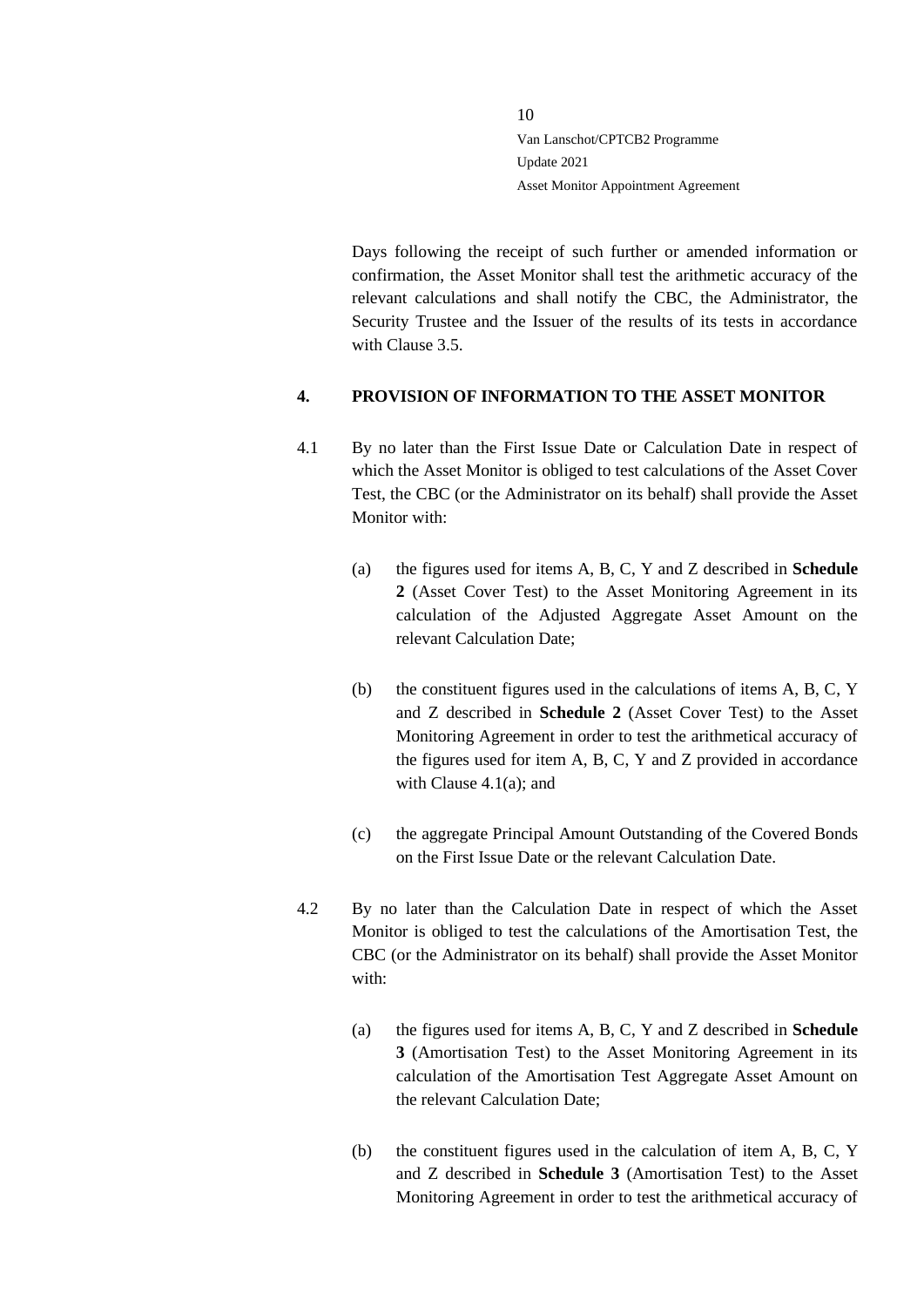the figures used for items A, B, C, Y and Z provided in accordance with Clause 4.2(a); and

- (c) the aggregate Principal Amount Outstanding of the Covered Bonds on the relevant Calculation Date.
- 4.3 By no later than the Calculation Date in respect of which the Asset Monitor is obliged to test the calculations of the Liquidity Reserve Test, the CBC (or the Administrator on its behalf) shall provide the Asset Monitor with:
	- (a) the figures used for items K, L, M and N described in Clause 3.3 (*Liquidity Reserve Test*) in its calculation of the Liquidity Reserve Test on the relevant Calculation Date;
	- (b) the constituent figures used in the calculations of items K, L, M and N described in Clause 3.3 (*Liquidity Reserve Test*) in order to test the arithmetical accuracy of the figures used for item K, L, M and N provided in accordance with Clause 4.3(a); and
	- (c) any other relevant figures or information reasonably required by the Asset Monitor to check the Liquidity Reserve Test.
- 4.4 The Asset Monitor may rely on any instructions, request or representation made, notices given or information supplied, in writing, by any person known or reasonably believed by the Asset Monitor to be authorised from time to time by the CBC (or the Administrator on its behalf) in connection with the provision by the CBC (or the Administrator on its behalf) of information pursuant to the terms of this Agreement.
- 4.5 For the avoidance of doubt, any notice to be given to the Asset Monitor, shall be sent to those persons nominated by the Asset Monitor from time to time (the "**Nominated Persons**" and each a "**Nominated Person**") and the Asset Monitor shall not be deemed to have any knowledge of any notice sent to a person other than a Nominated Person, provided that a person shall continue to be a Nominated Person until such time as the Asset Monitor has sent written notice to the Security Trustee, the Administrator, the CBC, the Issuer and the Security Trustee that any such Nominated Person has ceased to be a Nominated Person for the purpose of this Agreement. The Asset Monitor undertakes that there will at all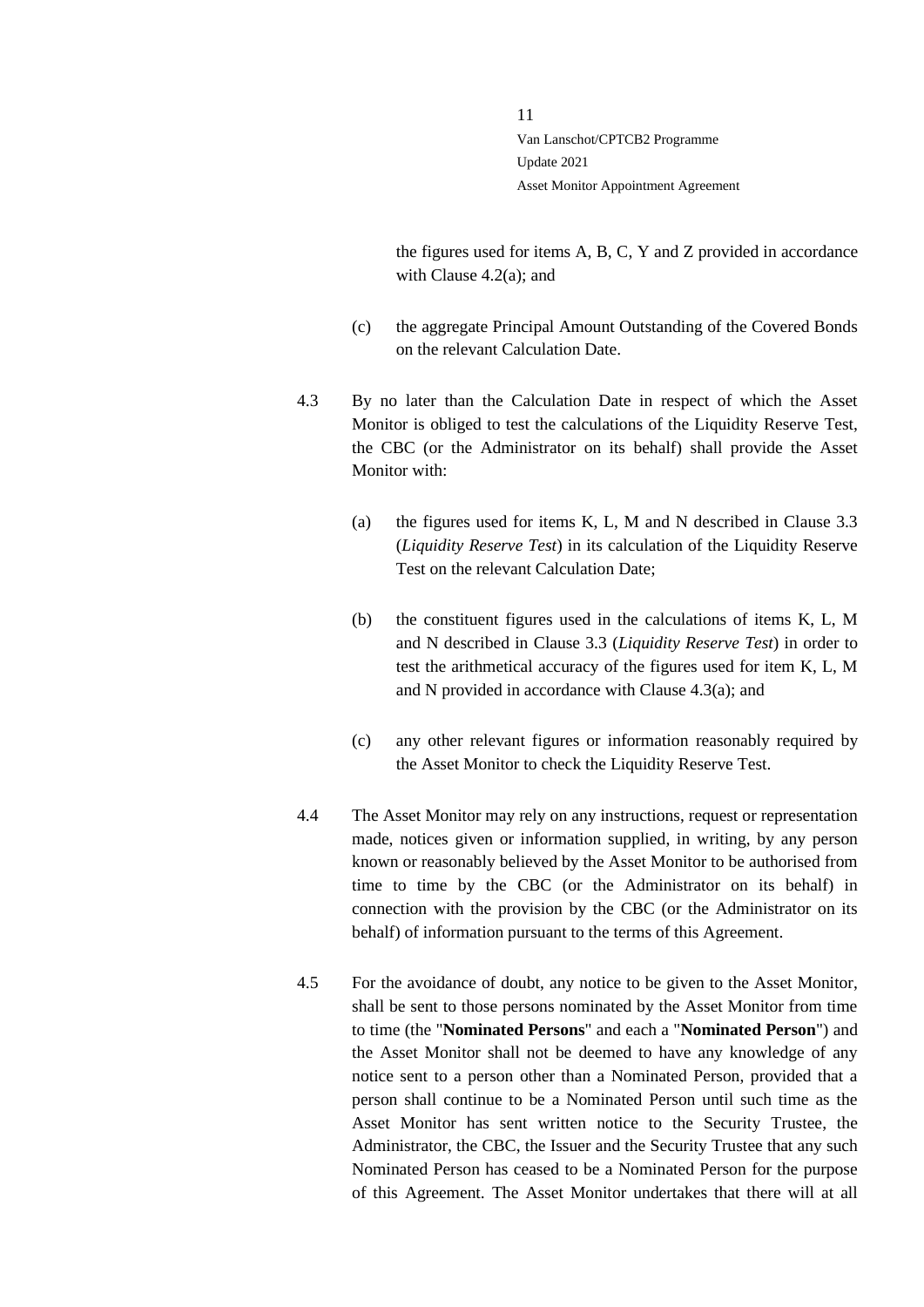times be at least one Nominated Person.

4.6 If the Asset Monitor has not received the information to be provided to it pursuant to Clause 4 in time it will inform the CBC thereof within five (5) Business Days and as a result thereof the period given for testing in Clause 3.1, Clause 3.2 or Clause 3.3 (as applicable) shall commence on the date the correct information pursuant to Clause 4 is received by the Asset Monitor.

## <span id="page-11-0"></span>**5. UNDERTAKINGS OF THE ASSET MONITOR**

Without prejudice to any of its specific obligations under this Agreement, the Asset Monitor undertakes with the CBC and the Security Trustee that it shall:

- (a) exercise reasonable skill and care in the performance of its obligations hereunder; and
- (b) comply with all legal and regulatory requirements applicable to the conduct of its business so that it can lawfully attend to the performance of its obligations under this Agreement.

#### <span id="page-11-1"></span>**6. TERMINATION**

- 6.1 The Asset Monitor may, at any time, resign from its appointment under this Agreement upon providing the CBC and the Security Trustee (copied to the Rating Agencies) upon direction of the CBC with thirty (30) days' prior written notice. If a replacement asset monitor has not been found by the CBC within sixty (60) days of notice of resignation by the Asset Monitor, the Asset Monitor shall immediately undertake to seek a replacement asset monitor (such replacement asset monitor to be approved by the Security Trustee) which agrees to perform the duties (or substantially similar duties) of the Asset Monitor set out in this Agreement. The resignation of the Asset Monitor shall not be effective unless a replacement asset monitor has been found in accordance with this Clause.
- 6.2 Any costs, charges, fees or expenses incurred by the Asset Monitor as a result of its resignation under Clause 6.1 shall be payable in full by the Asset Monitor and will not be liable for reimbursement by the Issuer, the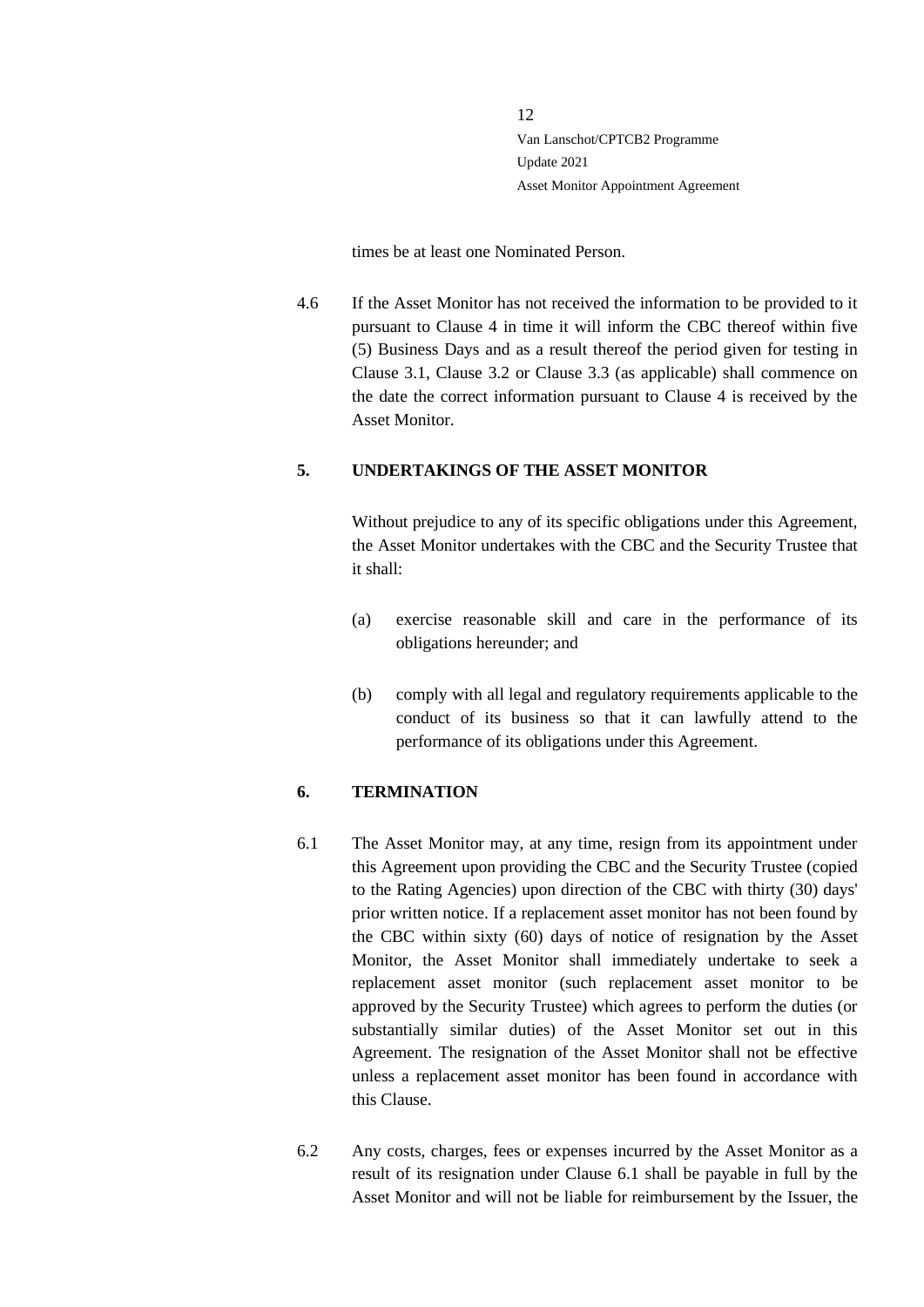CBC or the Security Trustee, save that the Asset Monitor shall remain entitled to payment for any costs, charges, fees or expenses payable to the Asset Monitor in accordance with this Agreement incurred or accruing prior to such resignation.

- 6.3 The CBC may at any time, but subject to the prior written consent of the Security Trustee, terminate the appointment of the Asset Monitor hereunder upon providing the Asset Monitor with thirty (30) days' prior written notice, provided that such termination may not be effected unless and until a replacement asset monitor approved by the Security Trustee has been found by the CBC which agrees to perform the duties (or substantially similar duties) of the Asset Monitor set out in this Agreement.
- 6.4 Any costs, charges, fees or expenses reasonably incurred by the Asset Monitor as a result of its appointment being terminated under Clause 6.3 (together with the Asset Monitor's rights under Clause 7 in relation to moneys owed to the Asset Monitor for the period up to and including the date of the termination of the Asset Monitor's appointment becoming effective) shall be payable in full by the CBC.
- 6.5 If the CBC has not found a replacement asset monitor in accordance with the provisions of Clause 6.3 of this Agreement within thirty (30) days of giving of notice of termination in accordance with Clause 6.3, the Asset Monitor may identify a replacement asset monitor approved by the Security Trustee which agrees to perform the duties of the Asset Monitor set out in this Agreement. Subject to the requirements of this Clause 6.5 being met in relation to any such replacement asset monitor, the CBC shall be obliged to appoint that replacement asset monitor. For the avoidance of doubt, the Security Trustee shall not be obliged to act as Asset Monitor in any circumstances.
- 6.6 The Asset Monitor agrees that, if a replacement asset monitor is found in accordance with the provisions of Clause 6.1 or 6.3 or 6.5 of this Agreement, the Asset Monitor shall provide all reasonable co-operation to the replacement asset monitor and shall forthwith deliver to such replacement asset monitor (and in the meantime hold for the Security Trustee) all relevant records, papers, files and computer data which it has received pursuant to this Agreement since the most recent Calculation Date in respect of which the Asset Monitor was obliged, in accordance with Clause 3, to conduct tests of the calculations performed by the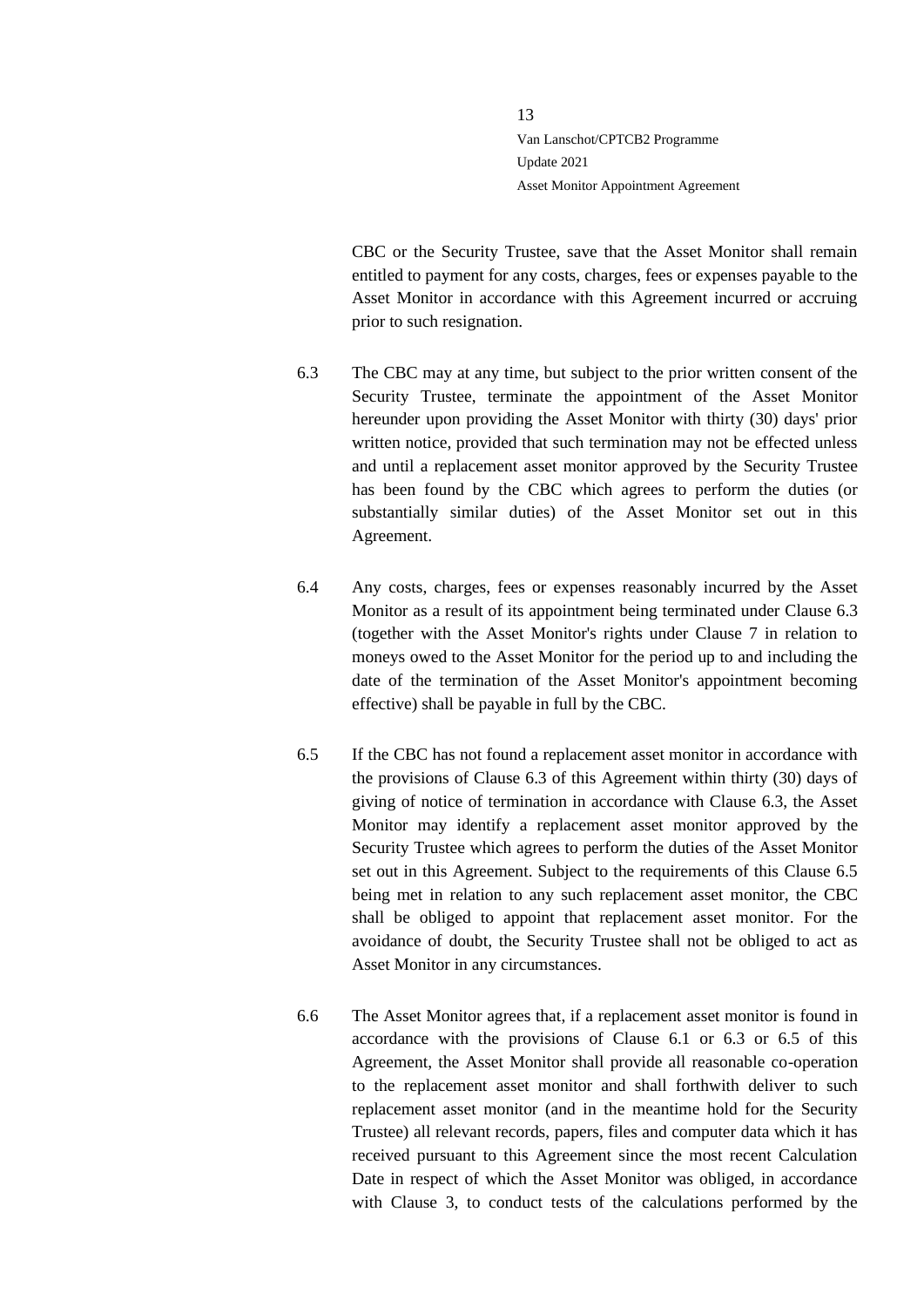Administrator on such Calculation Date and without accepting liability and/or responsibility to the succeeding Asset Monitor. The Asset Monitor shall retain all of its intellectual property rights in relation to its written notifications provided under Clause 3.4 and in relation to any of its records, working papers, files or computer data which it produces in its capacity as Asset Monitor but shall grant any succeeding Asset Monitor permission to use the same where required for the purposes herein without charging a fee to such succeeding Asset Monitor.

6.7 The Asset Monitor's appointment under this Agreement will terminate upon the earlier of the occurrence of (i) a CBC Event of Default and (ii) the payment in full of all amounts outstanding in relation to all Covered Bonds and all other payment obligations under the Transaction Documents of the CBC, provided that the CBC has sent a written notification thereof to the Asset Monitor.

## <span id="page-13-0"></span>**7. FEES**

- 7.1 The CBC (or the Issuer on its behalf) shall (subject to Clause [7.2\)](#page-13-2) pay to the Asset Monitor a fee of the combined services relating to the Asset Cover Test and the Liquidity Reserve Test (the "**Asset Monitor Fee**"), in monthly instalments in the manner contemplated by and in accordance with the Trust Deed. The fee per Amortisation Test shall be agreed between the CBC and the Asset Monitor in the event the Amortisation Test is required to be carried out.
- <span id="page-13-2"></span>7.2 Notwithstanding Clause 7.1, the parties agree that the Asset Monitor Fee shall not become due for payment unless and until the CBC, the Administrator and the Issuer have each received a duly completed invoice, addressed to the CBC, at least thirty-five (35) days prior to the relevant CBC Payment Date. In the event that the CBC, the Administrator or the Issuer does not receive a duly completed invoice at least thirty-five (35) days prior to the relevant CBC Payment Date, the Asset Monitor Fee shall become due and payable on the next CBC Payment Date falling not less than thirty-five (35) days after receipt by the CBC, the Administrator and the Issuer of a duly completed invoice.

## <span id="page-13-1"></span>**8. PROVISION OF INFORMATION TO THE SECURITY TRUSTEE**

The CBC (or the Administrator on its behalf) and the Asset Monitor shall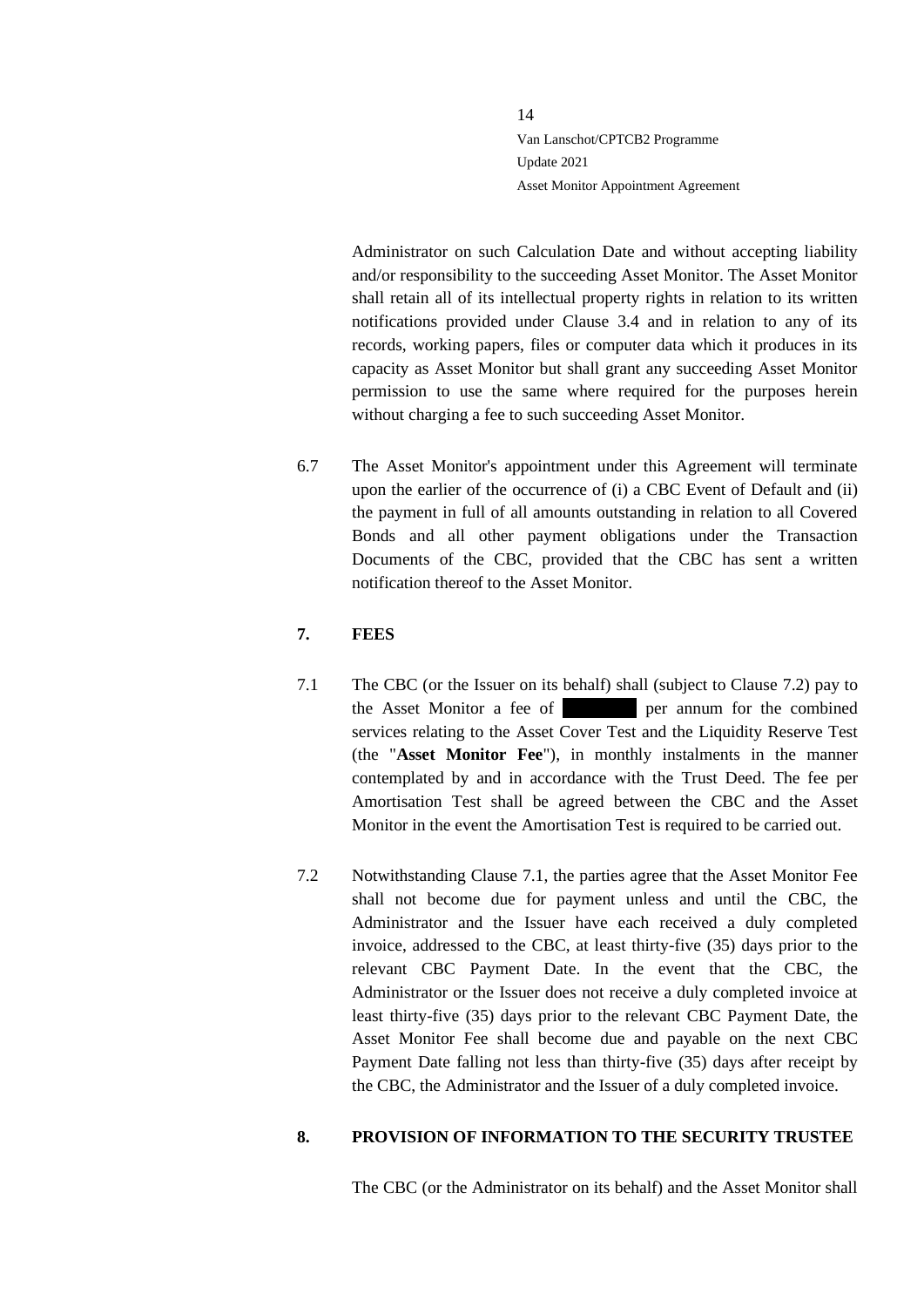each provide to the Security Trustee, or procure the provision to the Security Trustee of, such information and evidence available to that party in respect of any dealing between that relevant party or its officers, employees, attorneys or agents and the CBC (or the Administrator on its behalf) and the Asset Monitor (as applicable) under or in relation to this Agreement as the Security Trustee may reasonably request and the CBC (or the Administrator on its behalf) and the Asset Monitor hereby waive any right or duty of confidentiality which they may have or which may be owed to them in respect of the disclosure of such information and evidence pursuant to this Clause 8.

## <span id="page-14-0"></span>**9. LIABILITY**

- 9.1 To the fullest extent permitted by law, the Asset Monitor shall not have liability hereunder to the extent that liability would be imposed upon the Asset Monitor by reason of it having relied upon any statement or information made or provided by any person (including information provided in accordance with Clause 4) which was untrue, inaccurate, incomplete or misleading without the Asset Monitor having been aware of this, other than in respect of the accuracy of the calculations performed by the CBC (or the Administrator on its behalf) in respect of the Asset Cover Test, the Amortisation Test and the Liquidity Reserve Test which the Asset Monitor has been appointed to test in accordance with the provisions of this Agreement.
- 9.2 The liability of the Asset Monitor in relation to the CBC and the Security Trustee is set out in article 11 of the General Terms and Conditions of the Asset Monitor. Any liability of the Asset Monitor is limited in accordance with articles 11.1 and 11.2 thereof, which is an aggregate liability to the CBC and the Security Trustee.
- 9.3 To the fullest extent permitted by law, the Asset Monitor shall not be liable or responsible to any other party hereto for any loss, cost, damage or expense which results from a breach by any of the other parties hereto of any provision of the Transaction Documents and the CBC agrees (subject to the relevant Priorities of Payments) to indemnify the Asset Monitor for any liability (including all liabilities in respect of all proceedings, claims, demands, losses, damages, costs and expenses relating to the same, but excluding consequential damages) which becomes payable or which is incurred by the Asset Monitor in respect of a breach by any of the other parties hereto of any provision of the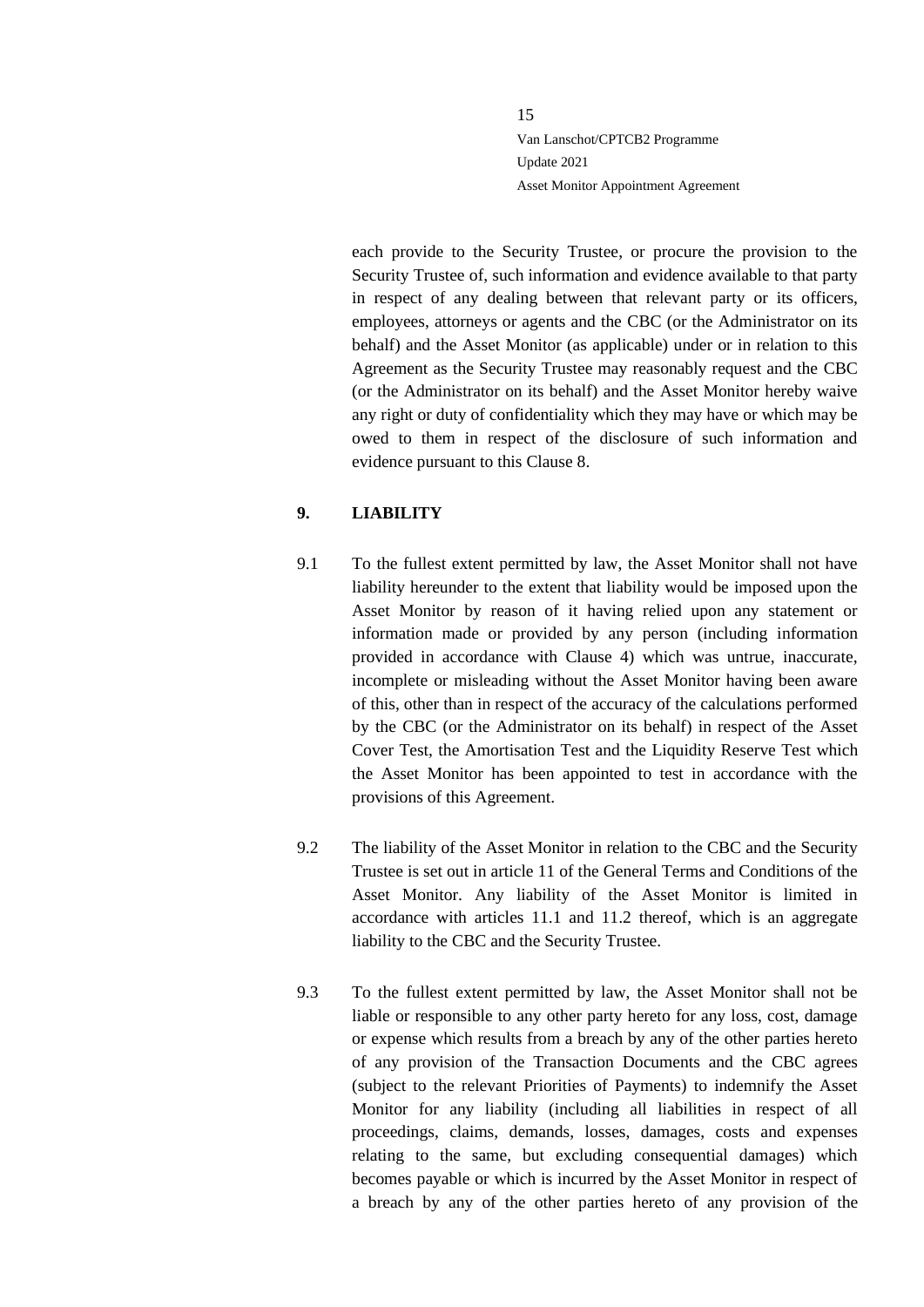#### Transaction Documents.

- 9.4 To the fullest extent permitted by law, the Asset Monitor shall not be liable to any other party hereto for any loss or damage suffered by them or any one of them arising from fraud, misrepresentation, withholding of information material to services performed under this Agreement or other default relating to such material information on the part of any such party, other than for such loss or damage suffered by them or any of them as a result of gross negligence, fraud or other deliberate breach of duty or default of the Asset Monitor.
- 9.5 The Asset Monitor shall not accept or assume any responsibility to the Administrator and the Issuer in relation to the performance by the Asset Monitor of its obligations under this Agreement and to the fullest extent permitted by law the Asset Monitor shall incur no liability, whether in contract or tort or under statute or otherwise, for any loss or damage suffered by the Administrator and the Issuer arising from or in connection with the performance by the Asset Monitor of its obligations under this Agreement.
- 9.6 Neither the CBC nor the Security Trustee shall bring any claim against any person other than the Asset Monitor in respect of loss or damage suffered by the CBC or the Security Trustee arising out of or in connection with the performance by the Asset Monitor of its obligations under this Agreement. This restriction shall not operate to exclude or limit the liability of the Asset Monitor for the acts and omissions of any of its officers, employees, attorneys or agents, notwithstanding Clause 9.1 up to and including Clause 9.6.

#### <span id="page-15-0"></span>**10. GENERAL TERMS AND CONDITIONS**

The services of the Asset Monitor carried out are subject to its General Terms and Conditions of September 2021, attached as **Annex 1** hereto (the "**General Terms and Conditions**"). If there is a conflict between the provisions of this Agreement and the provisions of the General Terms and Conditions of the Asset Monitor, this Agreement shall prevail.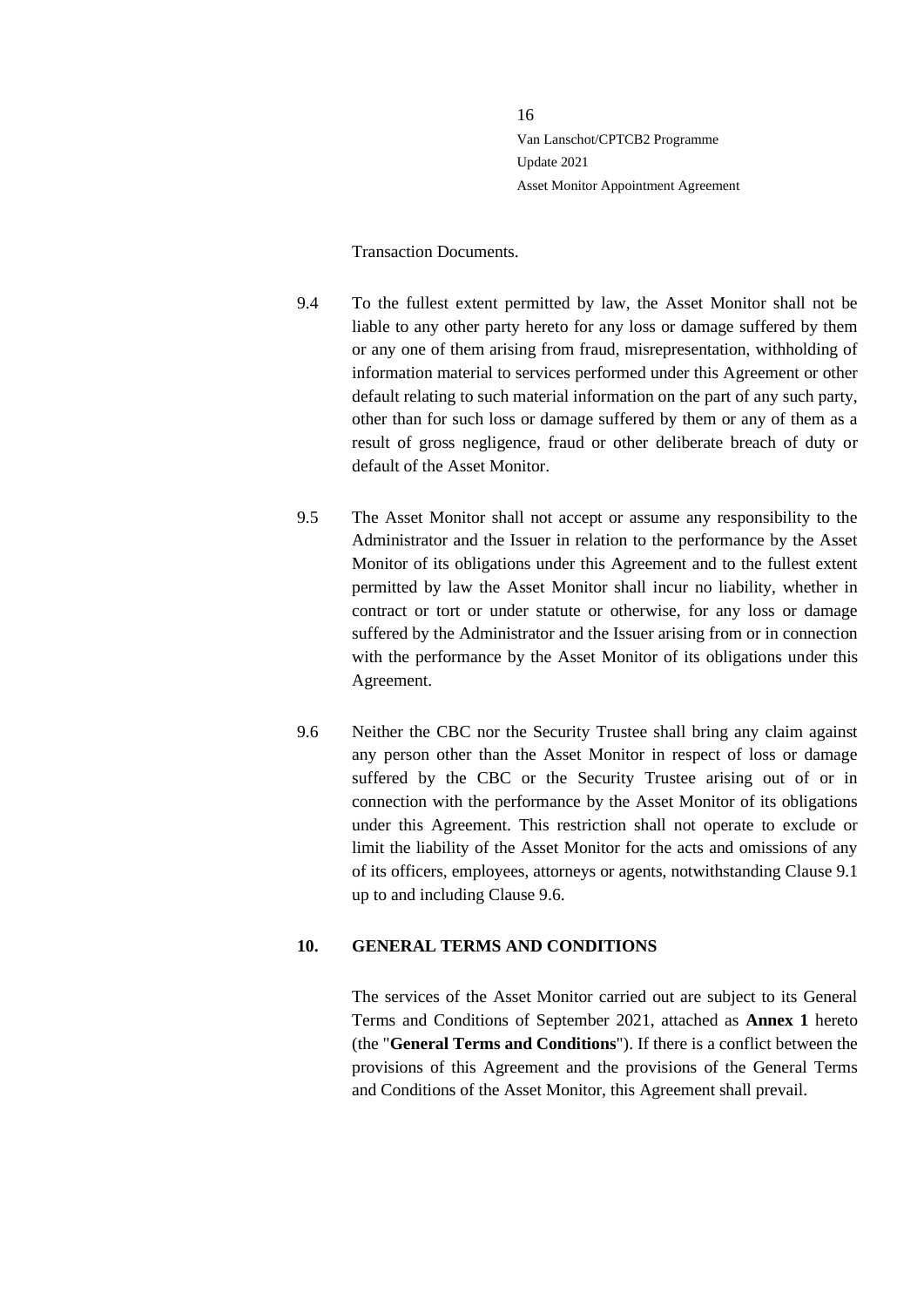#### <span id="page-16-0"></span>**11. NO DISSOLUTION, NO NULLIFICATION**

To the extent permitted by law, the parties hereby waive their rights pursuant to Articles 6:265 to 6:272 inclusive of the Dutch Civil Code to dissolve (*ontbinden*), or demand in legal proceedings the dissolution (*ontbinding*) of, this Agreement. Furthermore, to the extent permitted by law, the parties hereby waive their rights under Article 6:228 of the Dutch Civil Code to nullify (*vernietigen*), or demand in legal proceedings the nullification (*vernietiging*) of, this Agreement on the ground of error (*dwaling*).

#### <span id="page-16-1"></span>**12. GOVERNING LAW AND JURISDICTION**

- 12.1 This Agreement, including Clause 12.2 hereof, and any non-contractual obligations arising out of or in connection with this Agreement shall be governed by and construed in accordance with the laws of the Netherlands.
- 12.2 Any disputes arising out of or in connection with this Agreement including, without limitation any disputes relating to any non-contractual obligations arising out of or in connection with this Agreement shall be submitted to the exclusive jurisdiction of the competent court in Amsterdam, the Netherlands.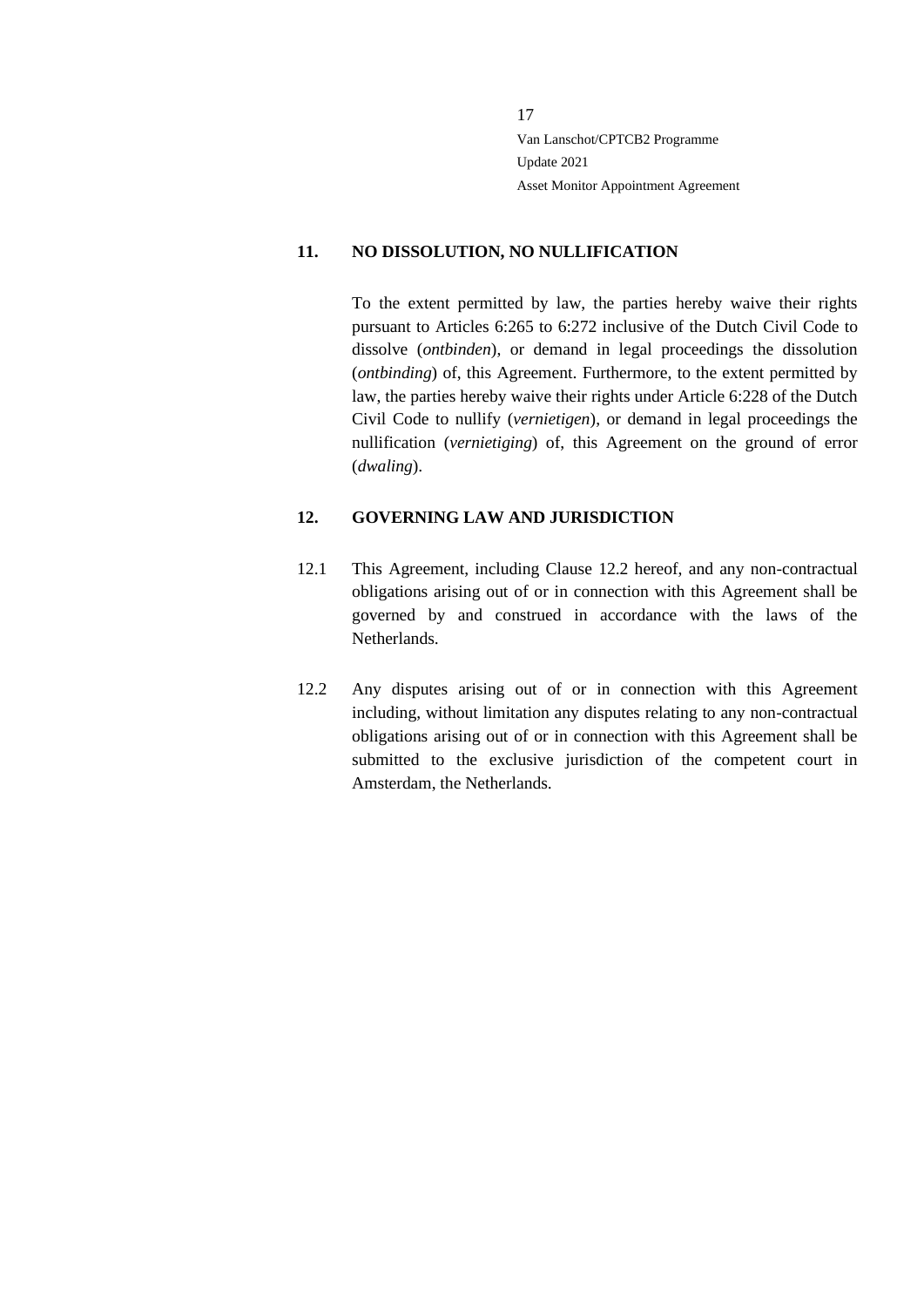**THIS AGREEMENT HAS BEEN LASTLY AMENDED AND RESTATED BY THE PARTIES HERETO PURSUANT TO THE DEED OF AMEND-MENT DATED 18 NOVEMBER 2021 AND WHICH DEED OF AMEND-MENT HAS BEEN SIGNED BY THE PARTIES HERETO**

**VAN LANSCHOT KEMPEN N.V.**

**INTERTRUST ADMINISTRATIVE SERVICES B.V.**

# **VAN LANSCHOT CONDITIONAL PASS-THROUGH COVERED BOND COMPANY 2 B.V.**

# **STICHTING SECURITY TRUSTEE VAN LANSCHOT CONDITIONAL PASS-THROUGH COVERED BOND COMPANY 2**

## **PRICEWATERHOUSECOOPERS ACCOUNTANTS N.V.**